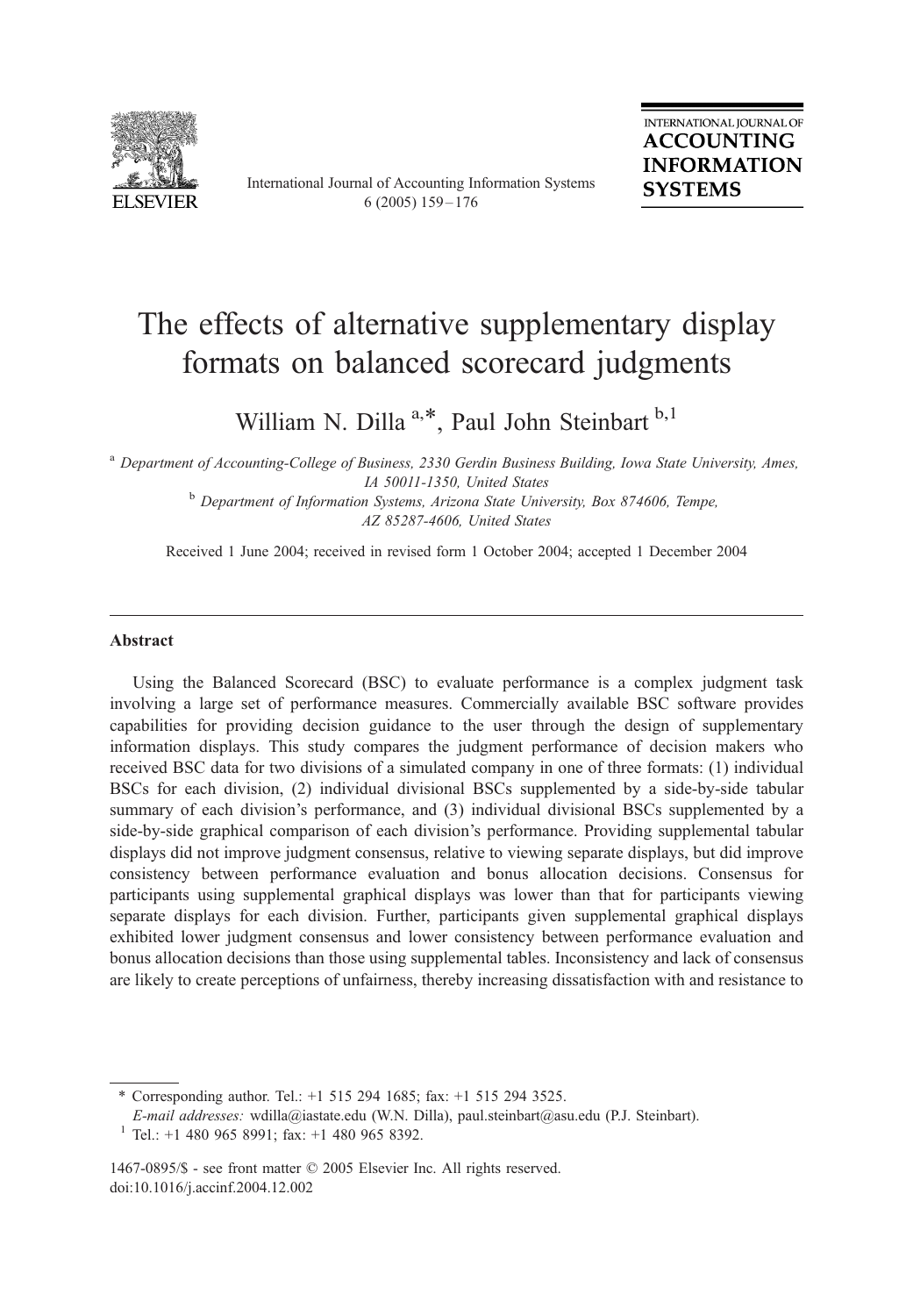continued use of the BSC. Thus, our findings indicate the need for care when designing and implementing BSC decision aids.

 $© 2005 Elsevier Inc. All rights reserved.$ 

Keywords: Balanced scorecard; Decision aids; Information presentation formats

## 1. Introduction

Many organizations have implemented the Balanced Scorecard (BSC) both to measure performance and as a tool to better implement and monitor strategy ([Frigo and](#page--1-0) Krumwiede, 2000; Silk, 1998). Prior research investigating use of the Balanced Scorecard (BSC) to evaluate performance and allocate compensation ([Banker et al.,](#page--1-0) 2004; Dilla and Steinbart, 2005; Lipe and Salterio, 2000, 2002), however, indicates that decision makers do not fully utilize all the measures included in the BSC when making decisions. Failure to fully attend to all the data in a BSC may be due, in part, to its complex nature: typically, a BSC contains from 4–7 measures in each of four categories. This suggests the potential for creating decision aids that improve the quality of judgments made using the BSC.

One way to provide decision guidance in complex judgment tasks is to alter or supplement the manner in which information is displayed ([Silver, 1990, 1991\)](#page--1-0). Such informative guidance can improve decision making by making it easier to attend to relevant portions of the information set. Commercially available BSC software, such as the QPR ScoreCard ([QPR, 2004\)](#page--1-0) provides tools for creating a variety of supplementary displays of BSC data. A recent study by [Banker et al. \(2004\)](#page--1-0) found that supplementing BSCs with strategy maps showing how various measures relate to different aspects of the organization's strategy increases the attention paid to those measures when evaluating divisional performance. This suggests that supplementary information displays may indeed be effective decision aids for BSC users.

The supplemental display tools incorporated in commercially available BSC software (e.g., [QPR, 2004\)](#page--1-0) allow the user to easily create a variety of tabular and graphical displays. Although this capability is a featured selling-point of BSC software, research has not examined the effect of supplementary display formats on decision quality. This study therefore investigates whether providing alternative supplementary displays improves judgments made using the BSC. It also investigates whether presenting such displays in tabular or graphical format affects judgment quality.

We examine two measures of judgment quality: *consistency* between individual performance evaluation and compensation decisions and consensus among users' performance evaluation decisions. It is especially important to consider consistency and consensus as dimensions of decision quality because of their effect on perceptions. Compensation judgments that are inconsistent with performance evaluations or performance evaluations that lack consensus may be viewed as unfair and arbitrary. Managers react negatively to use of the BSC as a performance evaluation tool if they perceive that the evaluation process is subjective and unfair ([Malina and Selto, 2001\)](#page--1-0). Indeed, [Ittner et al. \(2003\)](#page--1-0) found that dissatisfaction with the manner in which the BSC